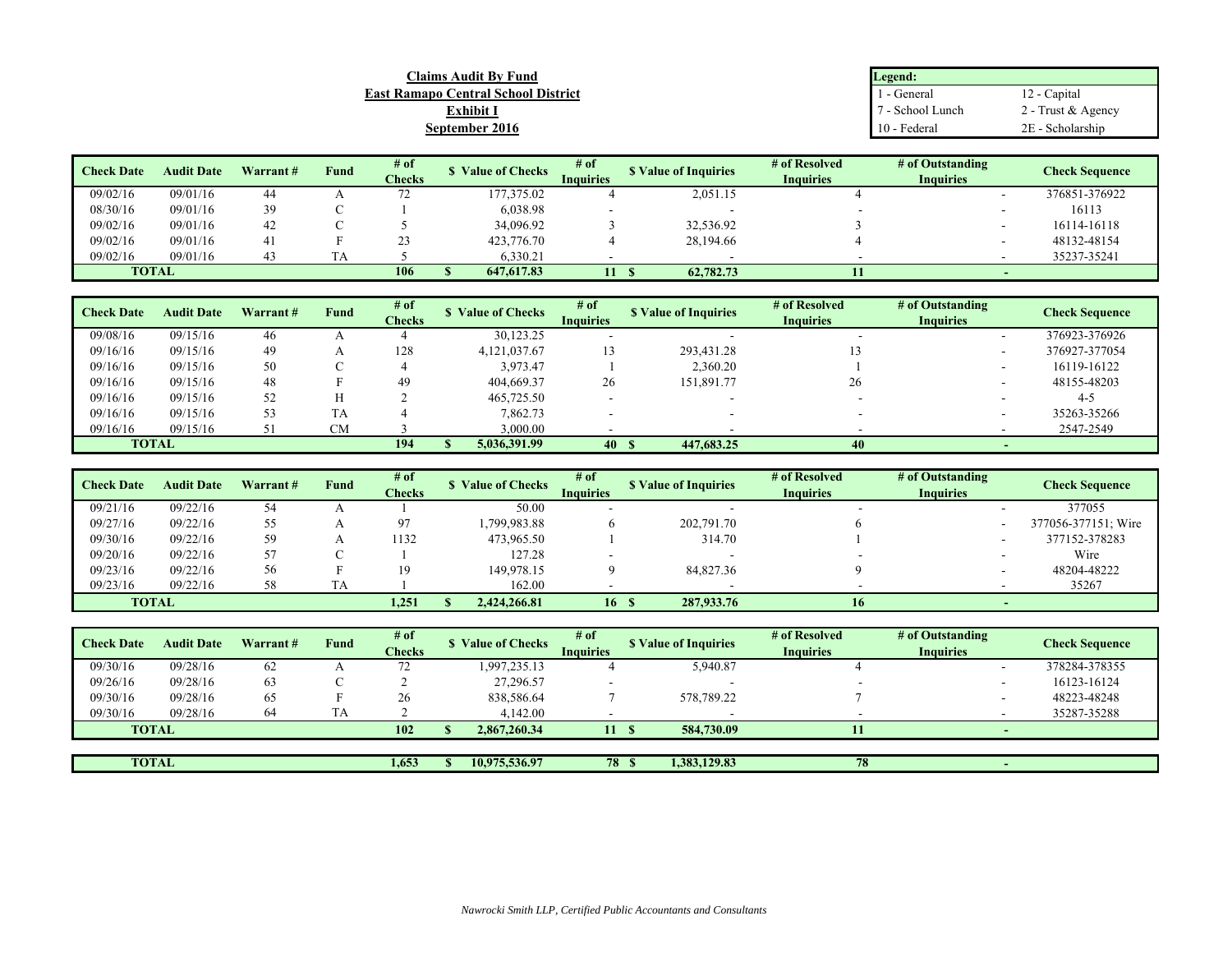|  | *Payroll Warrants are included for informational purposes only and have not been reviewed. |  |  |
|--|--------------------------------------------------------------------------------------------|--|--|
|  |                                                                                            |  |  |

|                   | <b>Payroll Run</b> | Warrant# |      | # of          | <b>Value of Checks</b> | # of             | <b>S</b> Value of Inquiries | # of Resolved    | # of Outstanding | <b>Check Sequence</b> |
|-------------------|--------------------|----------|------|---------------|------------------------|------------------|-----------------------------|------------------|------------------|-----------------------|
| <b>Check Date</b> | Date               |          | Fund | <b>Checks</b> |                        | <b>Inquiries</b> |                             | <b>Inquiries</b> | <b>Inquiries</b> |                       |
| 09/02/16          | 09/02/16           | 40       | TA   |               | 19,222.34              |                  |                             |                  |                  | Wires                 |
| 09/02/16          | 09/02/16           | 45       | TA   | رے            | 351,685.94             |                  |                             |                  |                  | 35242-35248; Wires    |
| 09/16/16          | 09/16/16           |          | TA   | 30            | 1,932,970.45           |                  |                             |                  |                  | 35249-35262; Wires    |
| 09/30/16          | 09/28/16           | 60       | TA   |               | 2,060,395.67           |                  |                             |                  |                  | 35268-35286; Wires    |
| 09/30/16          | 09/28/16           |          | TA   |               | 42,154.29              |                  |                             |                  |                  | Wires                 |
| <b>TOTAL</b>      |                    |          |      | 99            | 4,406,428.69           |                  |                             |                  |                  |                       |